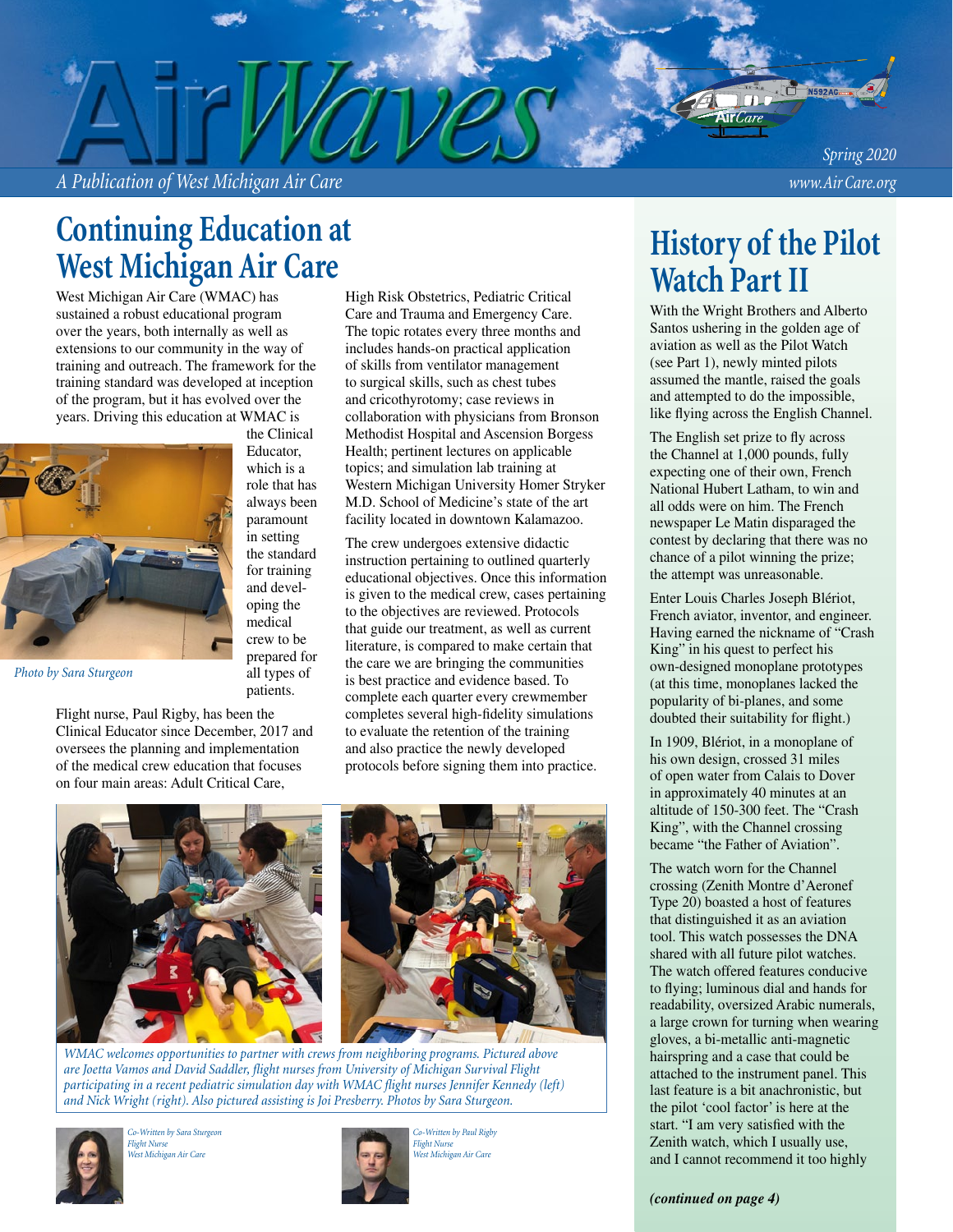# **"You Flew A Kid …"**

The short answer to this question is an emphatic "YES;" here is why …

A 3-day old, 2.5 kg term female presents to a local emergency department (ED) with poor feeding, loose, runny stools and respiratory distress since being discharged home the previous day. Lethargy and "breathing problems" worried the mother enough to bring her newborn daughter back to the hospital for evaluation. The ED physician took one look at this tiny patient and activated a transport team before she even began the physical examination and work-up.

Upon initial examination, the baby was ill-looking in appearance with jaundiced skin, poor turgor and an obviously sunken anterior fontanelle. She was tachypneic with intercostal retractions, and poor peripheral and central pulse quality. Per the mother's report, the baby had no wet diapers within the past 12 hours and the last diaper change revealed copious amounts of milky white stool.

Prior to the transport team arrival, a peripheral intravenous line had been obtained in the right antecubital fossa and two (2), 10 ml/kg fluid boluses were initiated. The baby was placed under a radiant warmer. Laboratory studies were obtained with the following results:



Vital signs obtained just prior to the transport team's arrival included a heart rate of 180-200 bpm, a respiratory rate of 60 – 70 breaths/min, a room air oxygen saturation between 95 and 98%, a blood pressure of 68/38 (MAP 48) and a rectal temperature of 35.3oC. The bedside monitor showed the following lead II rhythm:

Keeping this tiny patient alive relies upon how you establish your priorities and the patient's response to your intervention for the short period of time that she is in you care.

## **Review of Pertinent Neonatal Electrolyte and Acid-Base Balance, and Management Principles**

Total body water (TBW) changes significantly during the first year of life. In the newborn, TBW is approximately 75-80% of total body weight. This can be even higher in the newborn that is small for gestational age (SGA) (recall that the newborn in this case weighed 2.5 kg). This can explain why even the smallest loss in circulating blood volume or extracellular fluid (ECF) loss can have profound effects on a newborn's tissue perfusion and cellular respiration. Additionally, a comparatively high metabolic and fluid turnover rate have important implications on glucose requirements and electrolyte balances. Illness can greatly exacerbate this.

Renal function and Glomerular Filtration Rate (GFR) in the developing newborn are naturally much lower compared to that of an older child or adult. This decreases the ability to regulate sodium and water. As their renal compensatory mechanisms are immature, the ability to regulate acid-base balance is also impaired. This makes the bicarbonate loss from diarrhea and gastrointestinal (GI) disturbance particularly concerning.

Diarrhea and GI loss remain as one of the primary causes of morbidity and mortality in the very young (in both developed and developing countries) with dehydration, shock and electrolyte imbalance as the primary cause of death and permanent disability. Hyponatremia, hypochloremia and hyperkalemia are primary electrolyte disturbances as a result of GI loss. Moreover, a GI disturbance can exacerbate existing issues in glucose regulation. This can make matters worse since the ability of the

developing neonate to control glucose stores is naturally reduced during this

# ndundundundundundundun

**Clinical Question**

Even for neonatal experts (which I am not even close to), the primary question may be "where do you start?" You have a critically ill newborn, in shock, who is displaying dysfunction in several organ systems at 3 days of life. The answer to this question is to identify the most serious threat to this baby's life and address it. Your role as a critical care transport provider is to stabilize and deliver this patient to expert care (in this case, a level IV nursery 20 minutes away by helicopter).

#### developmental stage.

Potassium disorders (hyper- and hypokalemia) are common in the newborn with dehydration. This electrolyte plays a key role in electrical conduction to skeletal, smooth and cardiac muscle. If gone unregulated or untreated, this can result in cardiac arrhythmias, cardiac arrest, respiratory failure, muscle weakness and an exacerbation in GI disturbances. Hyperkalemia is common in the severely dehydrated newborn as metabolic acidosis from absolute bicarbonate loss causes a shift in potassium from intracellular to extracellular fluid.

Bicarbonate is important in the body's buffering system and is a key component to acid-base balance. Neonates have a lower serum bicarbonate level as compared to adults and as previously noted, have immature renal compensatory mechanisms. Because of this, a natural source of bicarbonate replenishment is the base equivalents contained in mother's milk or regulated formula. As this source of nutrition is not an option for the newborn with a feeding intolerance they are deprived of this base source.

In critical illness and acidosis, the bicarbonate level may become low because the cells are inadequately perfused and must revert to anaerobic metabolism for energy production. Logic would state that in this situation, management needs to focus on correcting the cause of the hypoperfusion rather than replacing bicarbonate. In fact, aggressive administration of bicarbonate in the neonate has been associated with deterioration in cardiac function, increases in intracellular acidosis, reduced tissue oxygenation and intraventricular hemorrhage.

In the case of severe dehydration due to diarrhea and / or absolute GI loss, the use of bicarbonate is most sincerely warranted. The typical dose is 0.5 mEq/kg of a 4.2% solution as an intermittent or continuous infusion.

Because of these key differences in anatomy and physiology, it is essential to monitor newborns for any indication of abnormalities in fluid and electrolyte balance. If oral hydration and nutrition strategies are ineffective or impractical, the newborn should receive parenteral therapy without delay. Establishing normal blood volume / TBW, tissue perfusion, electrolyte and acid-base balance is paramount. This should consist of at minimum, an isotonic crystalloid (Normal Saline or Ringers Lactate). In the above case, 5% Albumin could be considered in order to maintain the newborn's colloid oncotic pressure (arguably, with signs of hepatic dysfunction, this would have been a reasonable choice). Bolus dosing should be 10 ml/kg per hour. Parameters to assess efficacy of therapy should be mean arterial pressure, heart rate, capillary refill time, core temperature, base deficit and blood glucose values.

Differential Diagnoses for this type of presentation may include:

- » Sepsis
- » Ductal-Dependent Cardiac Defect
- » Biliary Atresia
- » Inborn Error in Metabolism
- » Congenital Adrenal Hyperplasia

## **Sequence of Events**

Upon arrival of the transport team, the newborn's glucose was reassessed and was found to be 89 mg/dl. Labs were reviewed and clinical examination was relatively unchanged from initial assessment. Volume resuscitation with an isotonic crystalloid was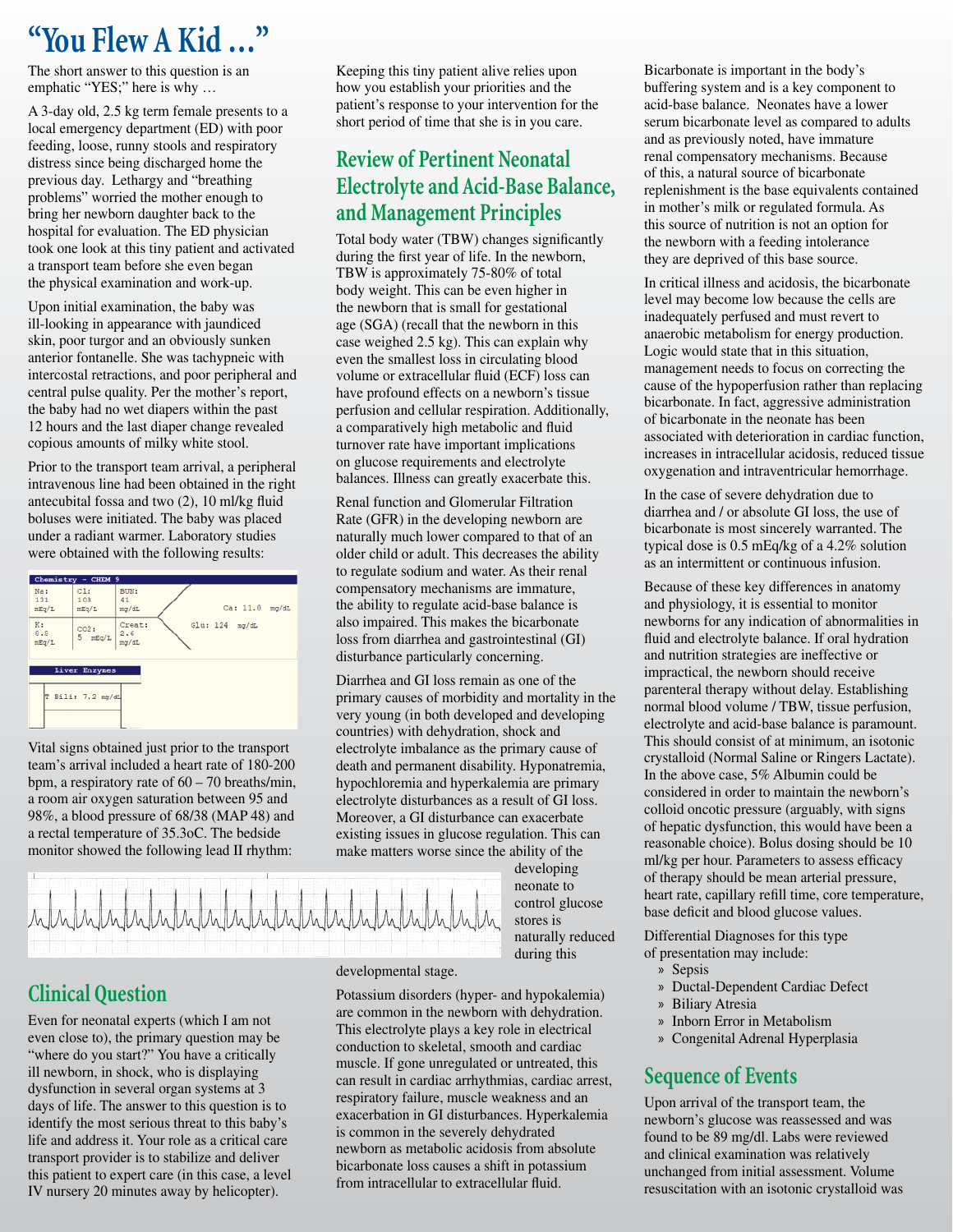continued and a second peripheral intravenous line was established. A sodium bicarbonate infusion was ordered (this was mixed in a 10% dextrose containing solution and administered a "maintenance fluid" rate). The hyperkalemia was determined to be a priority as it was changing the morphology of the ECG tracing. Calcium Chloride (20 mg/kg) was slowly administered in order to stabilize cardiac cell membranes. The baby was then transferred to the pre-warmed transport isolette and skin temperature monitoring was initiated.

A couple of issues concerning to the referring staff that were not immediately addressed was:

- » The baby's tachypnea. The transport team recognized this as a compensatory mechanism for hypoperfusion and profound acidosis. Aggressively managing this could have made the disparity in acidbase balance worse. While tachypneic, the baby was exchanging gasses appropriately.
- » The "milky white" stool in the baby's diaper. This is typically a warning sign that the newborn is not properly digesting food. A white color can indicate a lack of bile from the liver to digest food. This was more than likely due to the acute liver dysfunction that the baby was experiencing and should be self-resolving once normal liver function / perfusion is re-established. While an abnormal finding, not a priority management goal for transport.

#### **Take Home Points**

- » Especially in the newborn population, it is important to understand the cause of acidosis.
- » Prioritize. Think about how your priority intervention will affect other issues (these issues do not exist in "silos").
- » Do not underestimate the simplicity of intravascular volume restoration, glucose and temperature regulation. These interventions alone can be life saving to the newborn.
- » A critically ill patient does NOT automatically = aggressive airway management. Think about WHY a tachypneic newborn is tachypneic. However, since newborns have little reserve so be prepared for a rapid deterioration.



*By Paul Mazurek Flight Nurse, West Michigan Air Care University of Michigan, Survival Flight*

#### **References:**

- Ahmad, M. S., Wahid, A., Ahmad, M., Mahboob, N., & Mehmood, R. (2016). Prevalence of electrolyte disorders among cases of diarmea with severe<br>delydration and correlation of electrolyte levels with age of the patients. Journal<br>of the College of Physicians and Surgeons-Pakistan: JCPSP, 26(5), 3
- 
- Anemesion consterations: Stabilization of the Neonate, Fluid<br>Administration, Electrolyte Balance, Vascular Access, ECMO, Bronchoscopy,<br>and Pain in Neonates. In Neonatal Surgery (pp. 7-24). Springer, Cham.<br>3. Collins, A., &

# **Medical Director's Corner**

This quarter's education has focused on pediatrics. Coincidentally, there have been a couple recent papers published looking at pediatric resuscitation. Let's take a closer look and at the end we'll dispel one of the biggest dogmas in pediatric resuscitation/airway management.

At this point, most of you have probably heard about or read the PARAMEDIC2 study that was published last year which showed increased Return of Spontaneous Circulation (ROSC) with epinephrine in adult prehospital cardiac arrest<sup>1</sup>. This, however, did not translate to improved 30-day mortality with good neurologic outcome. A recent study in the Journal of the American College of Cardiology in January looks at the same question in the pediatric population<sup>2</sup>. This was a large meta-analysis from a Japanese database which has data from every cardiac arrest in the country (think CARES Network on steroids). In the 10 years of data, 1.2 million patients were recorded with just under 4,000 children 8-17 years old. In this population, epinephrine again showed significant improvement in ROSC, but no significant improvement in 30-day survival with or without good neurologic outcome. Interestingly, there was a sub-group analysis that showed marked improvement in ROSC and 30-day mortality when epinephrine was given within 15 min of cardiac arrest with a trend towards improvement in good neurologic outcome which did not reach significance.



*Localization of the subglottic, cricoid, and tracheal regions using threedimensional computed tomography images. Lateral (bottom left) and anteroposterior (bottom right) view of the airway column (bottom right). The volume of each segment was calculated using 3 mm slices, and comparisons made between the subglottis, cricoid and trachea. There was an increase in the airway volume from the subglottis to the cricoid to the tracheal levels.11 (Reproduced with permission from John Wiley and Sons, Pediatr Anesth 2017; 27:604–608)*

This is similar to previous studies in the adult population<sup>3,4,5</sup>, and one of the limitations to the PARAMEDIC2 trial. In PARAMEDIC2, the average time to epinephrine was over 20 minutes. Bottom line, epinephrine appears to have benefits in both adults and pediatrics when given early  $(10-15 \text{ min})$ , but detrimental effects when given late  $(> 20 \text{ min})$ .

Although pediatric cardiac arrest from a shockable rhythm is actually quite rare, what anti-dysrhythmic should we use when we do happen to encounter this? This was looked at in a recently published study in Resuscitation<sup>6</sup>. This was an analysis of in-hospital cardiac arrest patients listed in the Get With The Guidelines – Resuscitation Registry over an 18 year period. They matched 180 pediatric patients, 90 receiving lidocaine and 90 receiving amiodarone. They found no statistical difference in ROSC, survival at 24 hours, survival to hospital discharge, or in a good neurologic outcome.

What about pediatric airway? We all know that kids get uncuffed tubes because their anatomy is different right? This dogma has been challenged more in recent years<sup>7,8,9,10</sup>. Contrary to popular belief, the pediatric airway is not conical/funnel shaped, but is more elliptical shaped which transitions to the typical cylindrical adult airway over time<sup>11</sup>. Multiple studies have shown that cuffed tubes allowed for better control of ventilation and tidal volumes with no difference in complications including need for treatment of post-extubation stridor. One study even showed fewer complications in the transport environment when using cuffed  $ET$  tubes $10$ . When selecting the appropriate cuffed tube size, it is recommended to use  $\frac{1}{2}$  size smaller tube than you would for an uncuffed tube.

That will do it for this quarter's Medical Director Corner. Next quarter we will be going over adult critical care. If you have any topics you would like to see covered, please send me a message. Until next time, keep yourself and our communities safe.



*By Chris Milligan, DO Medical Director West Michigan Air Care*

#### **References:**

- 
- 
- -
- 
- 
- 
- 1. Perkins, Gavin U., et al. "A randomized that of epimephrine in out-of-hospital cardiac arest." New *England Journal of Medicine 3r9.8 (2018): 11-721.*<br>
2. Matsuyama, Tasuku, et al. "Per-Hospital Administration of Epinep
- 
- 
- 
- 
-